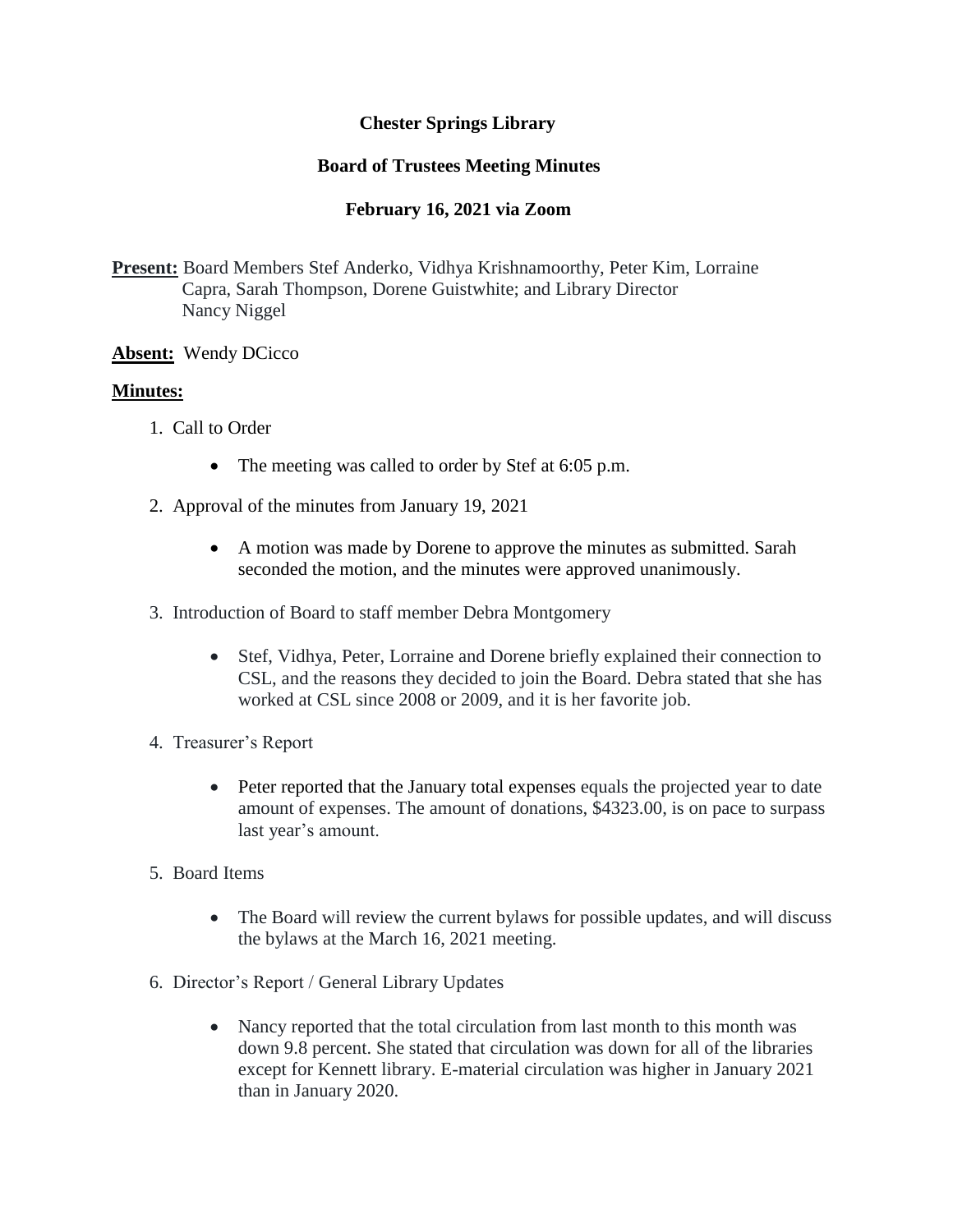- In person visits were down in January; most patrons used curbside visits. The library will be open for more physical visits in February.
- In January 2021 there was a 36.7% reduction in on-site programs from last January due to COVID restrictions. This is consistent with other CCLS libraries. The online program attendance is only counted for a few hours after the program airs.
- Nancy explained the need for the van driver to have a key. He has keys to the other CCLS libraries. Everyone agreed to give CCLS a building key for the van driver to make deliveries before 10 am. The driver will also have a code for the alarm.
- The adult fiction room is dry. Nancy will call the contractor to get a price on drywalling. Nancy purchased Concrobium Mold Control and sprayed the studs that were stained black. County Services removed the moldy drywall and brought in dehumidifiers. Nancy doesn't know if they cleaned the mold. They sprayed primer. We need to know if there is mold. Nancy will ask a contractor to test for mold, or get a quote from another contractor.
- The contractor needs to rehang a spotlight and realign the downspout. There is one bookcase that has water damage on the bottom. We don't want to put something back in the room that has mold. To replace a bookcase costs over \$1000. Nancy will ask the contractor who is working on the studs to look at the bookcase.
- The drywall repair was not part of the budget. Peter said the reserve will pay for it. Doreen said the surplus does not roll over; each year you start at zero. The \$4000 surplus is in cash. The Vanguard money is there to repair the adult fiction room.
- The library is open for 20 minute browsing and computer use. Many people still prefer curb side.
- Nancy is working on a \$3000 grant to use with the township Environmental Advisory Committee to help educate residents on the benefits of using renewable energy in West Pikeland. The grant is due at the beginning of March. There will be book discussion, experts, and presentations on how West Pikeland might approach renewable energy.
- In March, Kimberton Whole Foods will ask customers to round up their bill to the nearest dollar to benefit the library. Kimberton Whole Foods will match that amount. Last year we received \$570.95.
- Peter need to go to TD bank and sign on to the small bank account. Funds from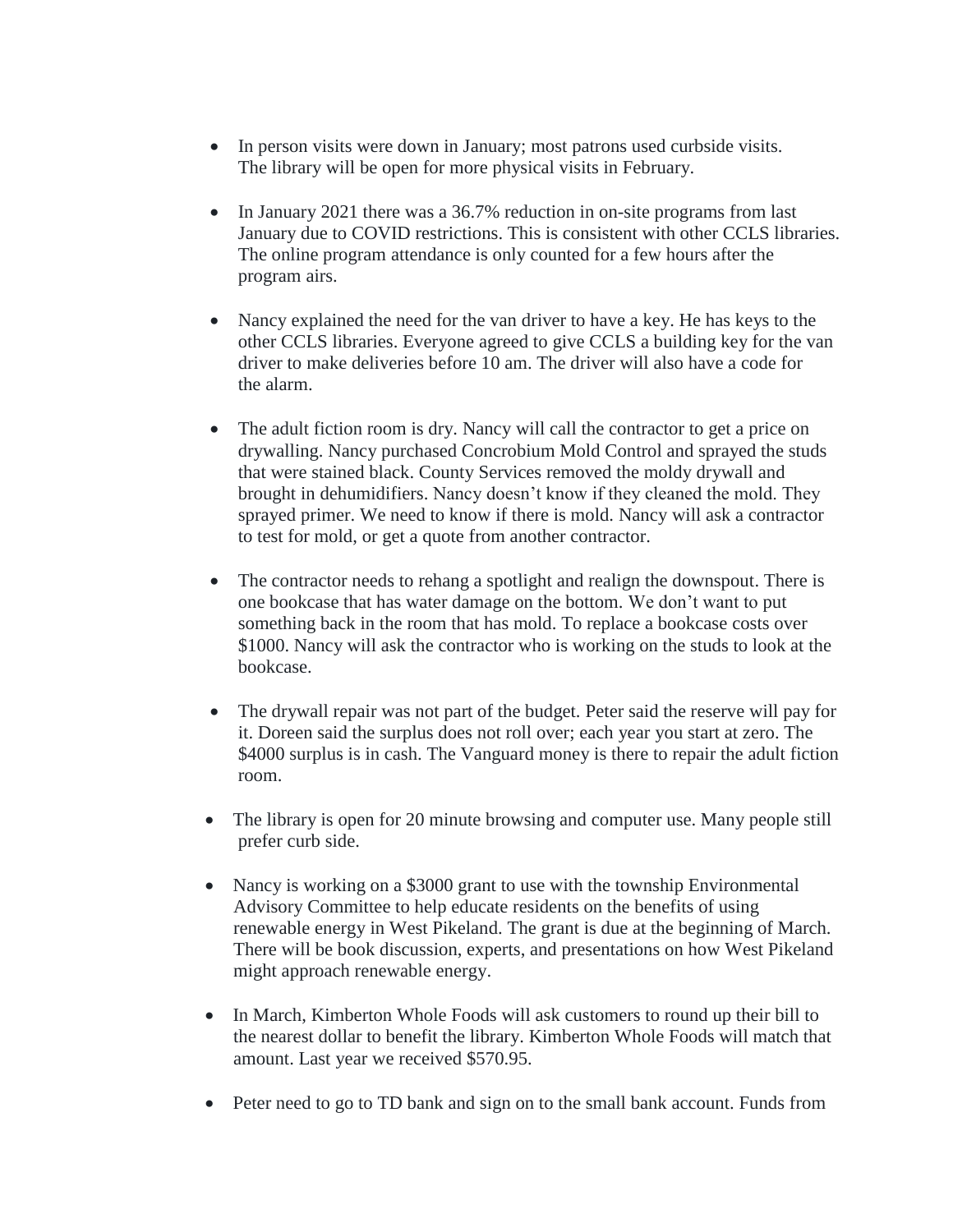this account are used to pay the phone bill, propane delivery and HVAC system maintenance. Nancy requested \$2000 to bring the account up to \$4000. A motion was made by Lorraine to approve the \$2000. Sarah seconded the motion, and the \$2000 was approved.

- Nancy is working on the information needed for the 990. The final figure for the Appeal is \$10,934.14. All thank you notes have been sent.
- We missed the spring Appeal last year due to COVID. There was a discussion about organizing a small social media Appeal for April. We will ask patrons to give what they can to support the library programs that they love. Stef suggested each week we ask people to post "why I love the library" or something similar. It will be small donations to prime people who haven't been involved in an Appeal before. We will discuss at the March meeting.
- Nancy reported that the Zoom cooking class had 15 participants. She is working on a six week Bollywood dance lesson program. Downingtown is interested in sharing the cost with us.
- The Macbeth reading has had 20 people each week.
- In February we gave away 34 grab and go kits with hot chocolate and Valentine cards.
- The winter bird Zoom workshop attracted 11 participants who picked up the material kits ahead of time.
- Nancy attended the February  $1<sup>st</sup>$  West Pikeland Township meeting. She will attend the next one.
- Stef and Nancy attended the February District Librarians Meeting.
- Nancy attended the February  $4<sup>th</sup>$  Park & Recreation Committee meeting.
- Nancy will be on the Legislative Breakfast Committee.
- Ariel went to the Zoom summer reading meeting. It is currently virtual, will be evaluated in April.
- Nancy is planning in person summer programs that can be done outside, and Zoom programs for when the weather doesn't permit.
- We would like to start a new Friends of the Library group.
- HYS is holding a village community day on May 2. It will be part online and part in person, with a pottery sale and a picnic lunch. We could do a used book sale on that day. There are 700 books to contribute. Kate took the books home to